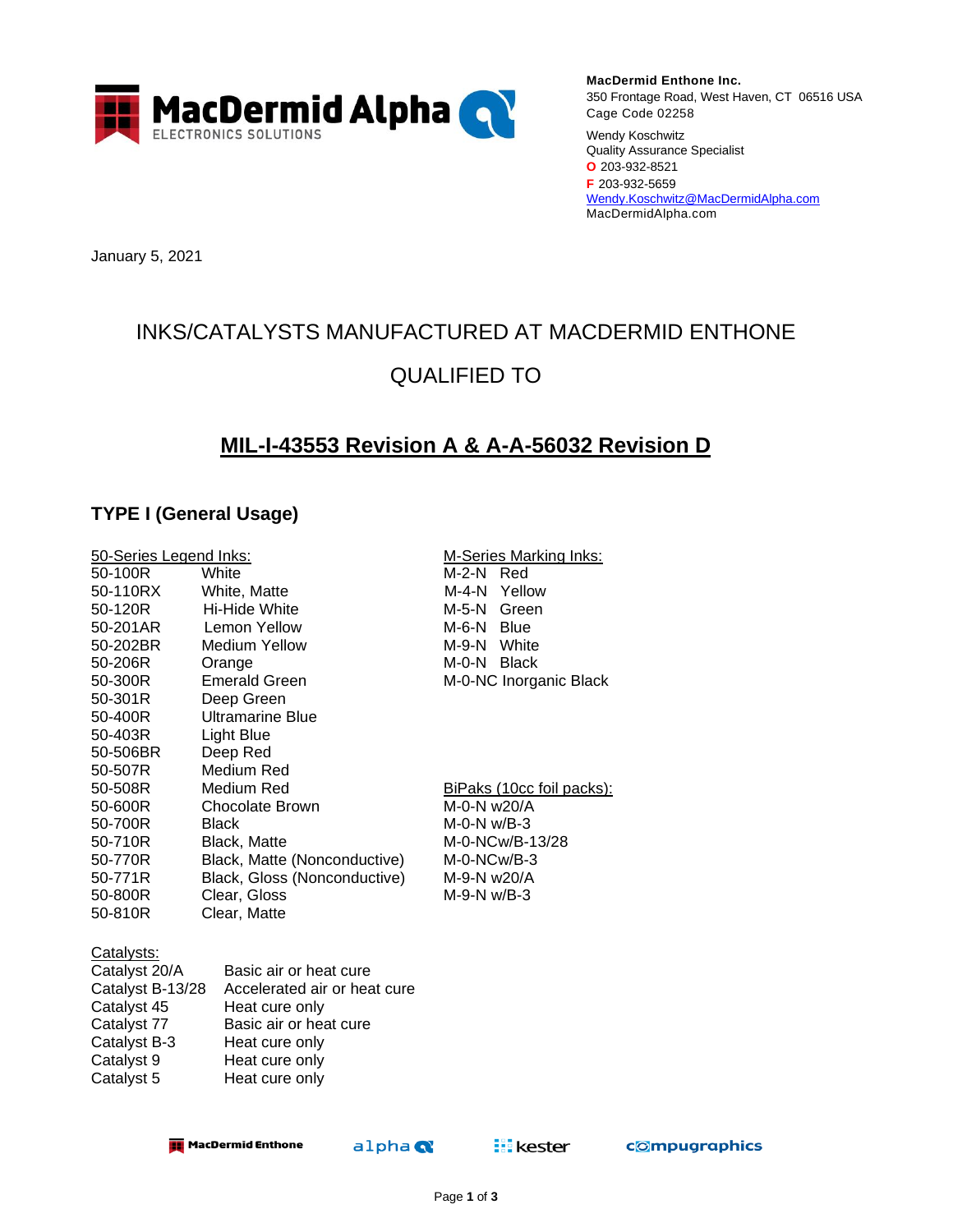

January 5, 2021

## INKS/CATALYSTS MANUFACTURED AT MACDERMID ENTHONE QUALIFIED TO

## **MIL-I-43553 Revision A & A-A-56032 Revision D**

### **TYPE II (Nonconductive Inks)**

| 50-100R<br>50-110RX<br>50-120R<br>50-201AR<br>50-202BR<br>50-206R<br>50-300R<br>50-301R<br>50-400R<br>50-403R<br>50-506BR<br>50-507R<br>50-508R<br>50-600R<br>50-770R | 50-Series Legend Inks: (NOT 50-700R or 50-710R)<br>White<br>White, Matte<br>Hi-Hide White<br>Lemon Yellow<br>Medium Yellow<br>Orange<br><b>Emerald Green</b><br>Deep Green<br>Ultramarine Blue<br>Light Blue<br>Deep Red<br>Medium Red<br>Medium Red<br>Chocolate Brown<br>Black, Matte (Nonconductive) | M-Series Marking Inks: (NOT M-0-N)<br>M-2-N Red<br>M-4-N<br>Yellow<br>M-5-N Green<br>M-6-N Blue<br>M-9-N White<br>M-0-NC Inorganic Black<br>BiPaks (10cc foil packs):<br>M-0-NC w/B-13/28<br>$M-O-NC$ w/B-3 |
|-----------------------------------------------------------------------------------------------------------------------------------------------------------------------|---------------------------------------------------------------------------------------------------------------------------------------------------------------------------------------------------------------------------------------------------------------------------------------------------------|-------------------------------------------------------------------------------------------------------------------------------------------------------------------------------------------------------------|
|                                                                                                                                                                       |                                                                                                                                                                                                                                                                                                         |                                                                                                                                                                                                             |
|                                                                                                                                                                       |                                                                                                                                                                                                                                                                                                         |                                                                                                                                                                                                             |
| 50-771R                                                                                                                                                               | Black, Gloss (Nonconductive)                                                                                                                                                                                                                                                                            | M-9-N w/20/A Heat Cure ONLY                                                                                                                                                                                 |
| 50-800R                                                                                                                                                               | Clear, Gloss                                                                                                                                                                                                                                                                                            | $M-9-N$ w/B-3                                                                                                                                                                                               |
| 50-810R                                                                                                                                                               | Clear, Matte                                                                                                                                                                                                                                                                                            |                                                                                                                                                                                                             |
|                                                                                                                                                                       |                                                                                                                                                                                                                                                                                                         |                                                                                                                                                                                                             |

#### Catalysts:

| Catalyst 20/A    | <b>Heat Cure ONLY</b>             |
|------------------|-----------------------------------|
| Catalyst B-13/28 | Accelerated air cure or heat cure |
| Catalyst 45      | Heat cure only                    |
| Catalyst 77      | Basic air or heat cure            |
| Catalyst B-3     | Heat cure only                    |
| Catalyst 9       | Heat cure only                    |
| Catalyst 5       | Heat cure only                    |

**HacDermid Enthone** 

```
alpha
```
**EL** kester

compugraphics